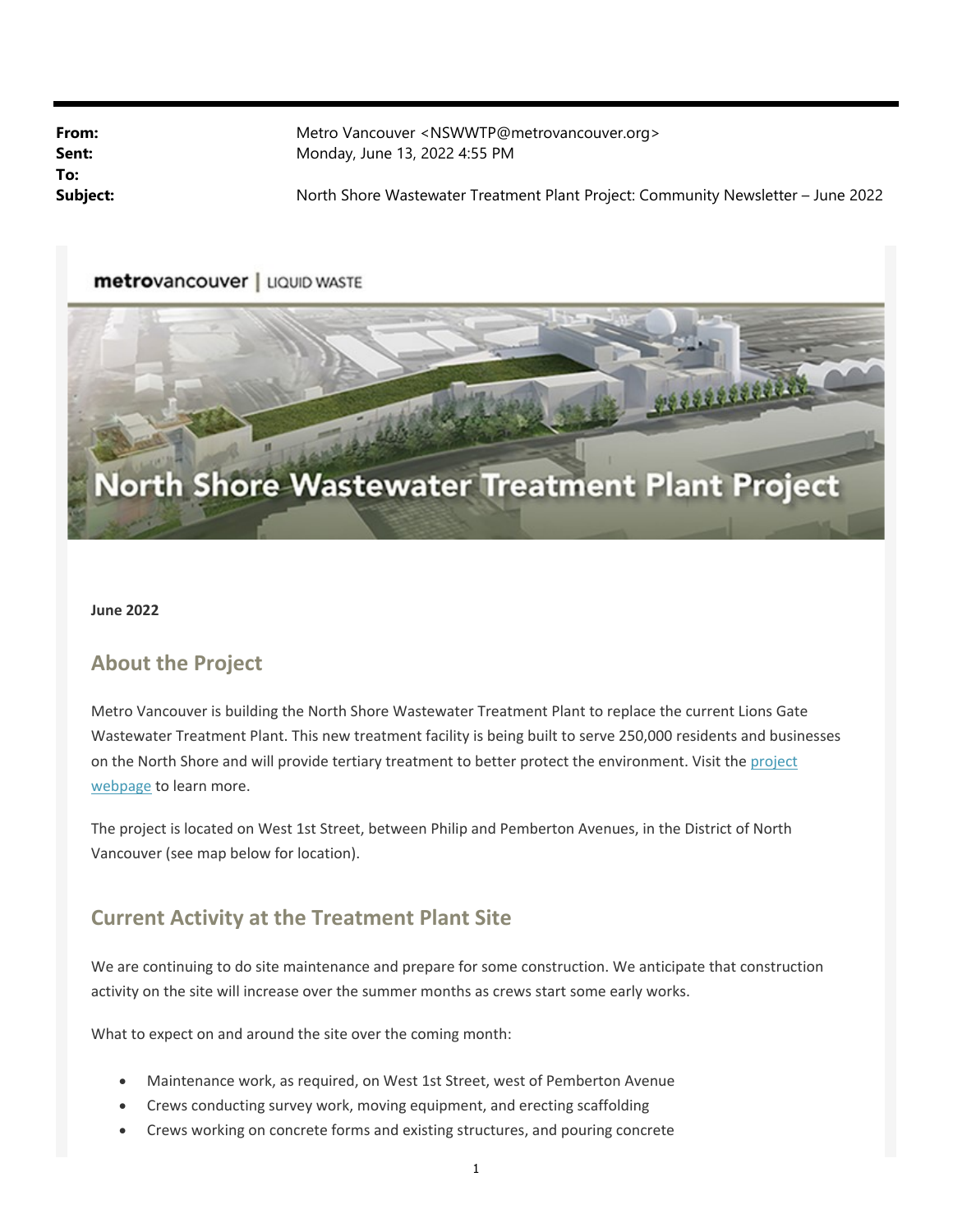- Construction noise from power equipment such as jackhammers and saws
- Some lane closures and parking impacts along West 1st Street (from Philip Avenue to Pemberton Avenue)
- Drivers, cyclists, and pedestrians may be detoured via signage and traffic control people

### **Work Hours**

Monday to Friday between 7:00 am and 8:00 pm

Saturdays between 9:00 am and 5:00 pm.

There may be times when crews need to work extended hours in order to complete specific tasks. All work will comply with District of North Vancouver bylaws or granted bylaw variances. Advance notification will be provided if extended working hours are scheduled.

## **A Bird's Eye View**

If you are nearby, you may notice some overhead activity above the treatment plant site. Drone technology is being used to track construction progress and provide real‐time project updates. Some of the practical applications of this technology are:



- Tracking the location of equipment and materials
- Capturing real‐time data and photos and providing progress reports
- Collecting otherwise difficult to assess measurements, such as structure heights
- Inspect and capture as‐built condition of structures

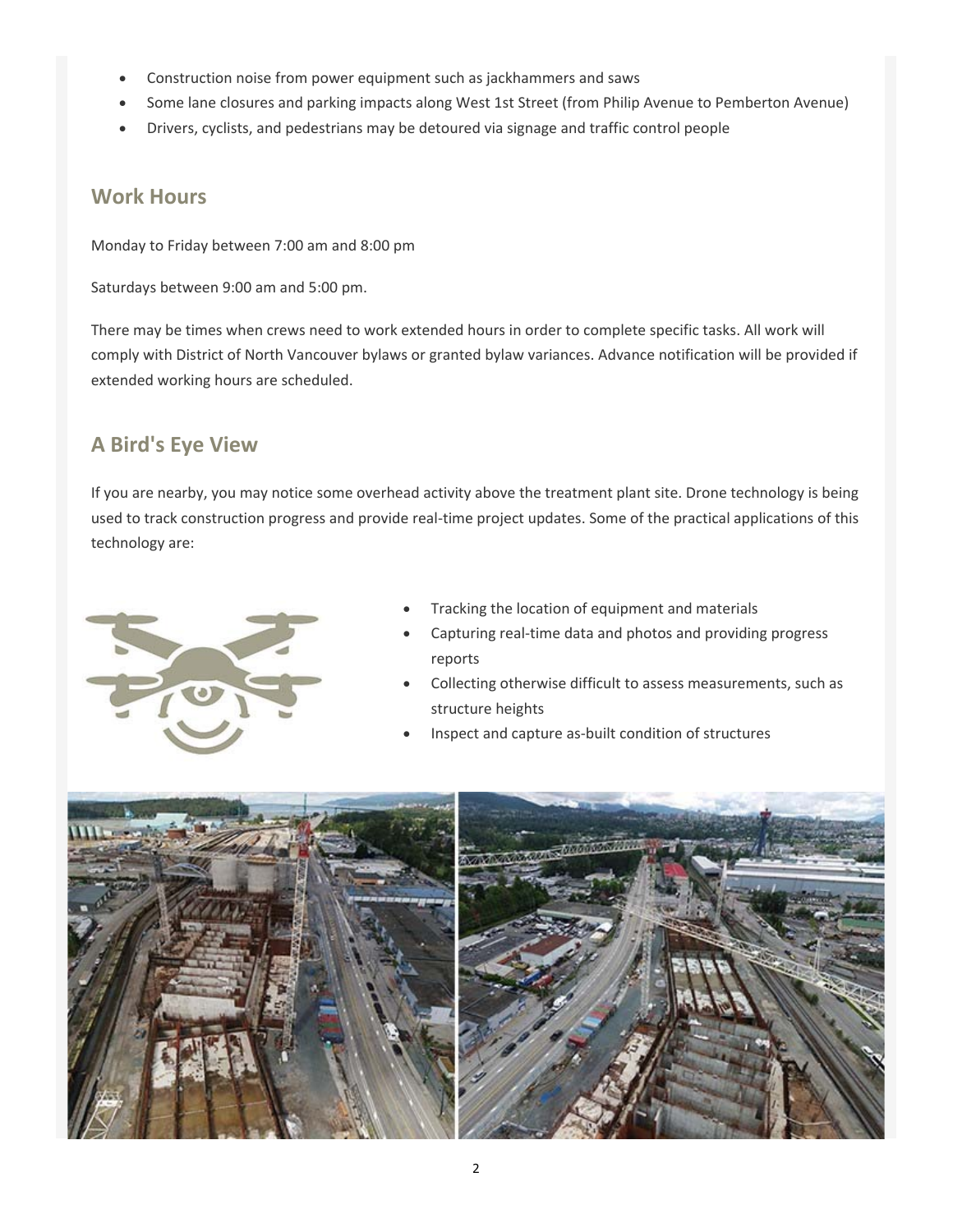*A bird's eye view of the North Shore Wastewater Treatment Plant site looking west towards the Lions Gate Bridge (left) and east towards Pemberton Avenue (right).* 

# **About the North Shore Conveyance Project**

Construction of the North Shore Conveyance Project is expected to be complete in summer 2022. This project features a new pump station and pipes to move wastewater from West Vancouver to the new plant, and to move treated wastewater from the new plant to the existing outfall pipe. Visit the conveyance project webpage to learn more.



*This map shows the locations of the three projects included in the North Shore Wastewater Treatment Plant Program: the new treatment plant (under construction), the pump station and conveyance pipes (under construction), and the existing Lions Gate Wastewater Treatment Plant (to be decommissioned when the new plant is complete).*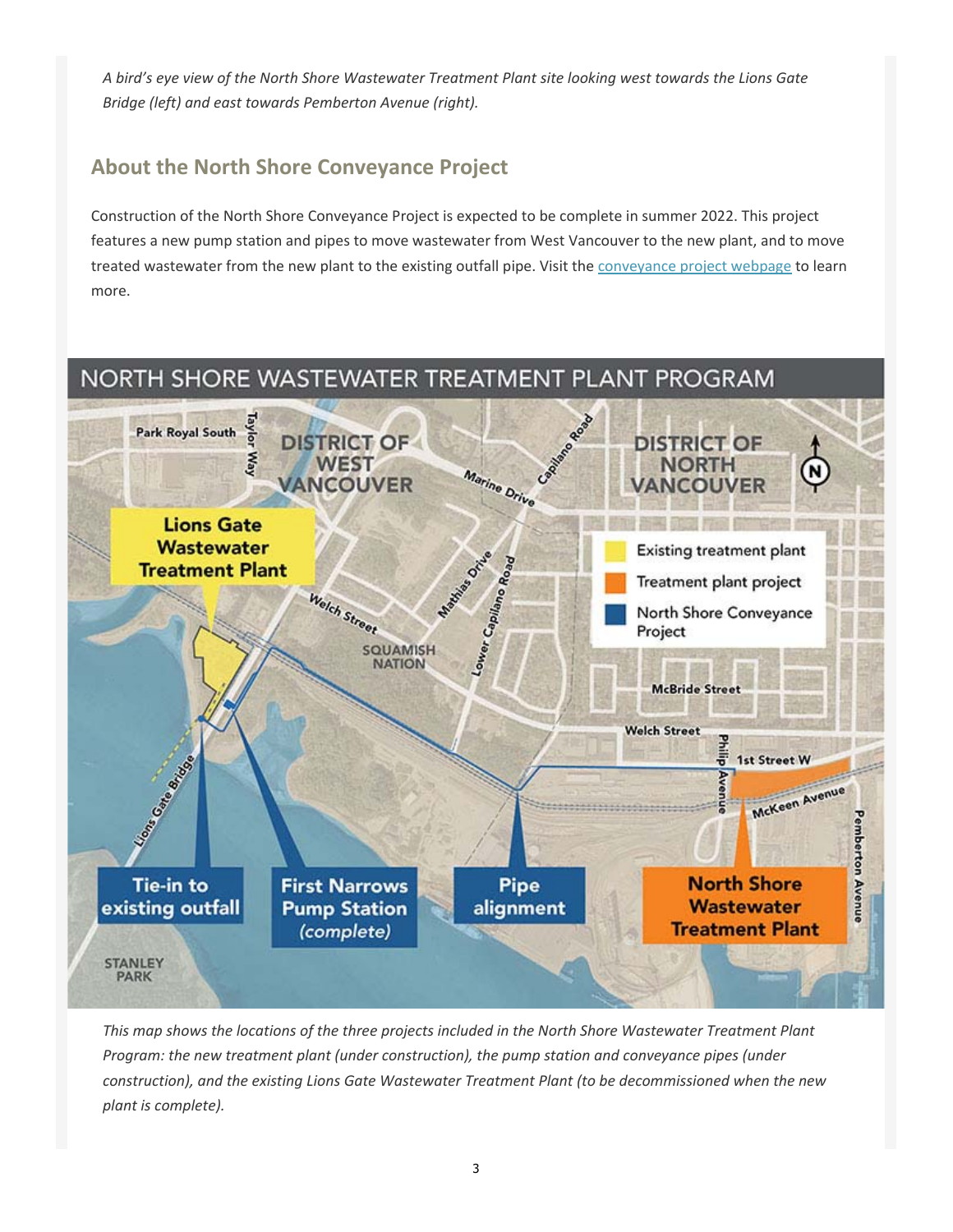# **Funding Partners**

The Federal and Provincial governments are providing joint funding of up to \$405 million toward the construction of the North Shore Wastewater Treatment Plant. For more information on federal infrastructure funding, visit: www.infrastructure.gc.ca.

## **Keeping the Community Informed**

You are receiving this information because you signed up for updates on the North Shore Wastewater Treatment Plant Project. Updates are sent by Metro Vancouver via email newsletter and posted on the project webpage on a monthly basis.

If you know others who are interested in the project, please forward this email to them and encourage them to sign up to the mailing list by visiting the project webpage and clicking on the "Sign Up" button under "Stay Connected".

#### **CONTACT US:**

**Community Liaison:** 604‐639‐9012

**Email:** NSWWTP@metrovancouver.org

**Website:** metrovancouver.org/nswwtp

**FOLLOW US:** 





| II |
|----|
|----|